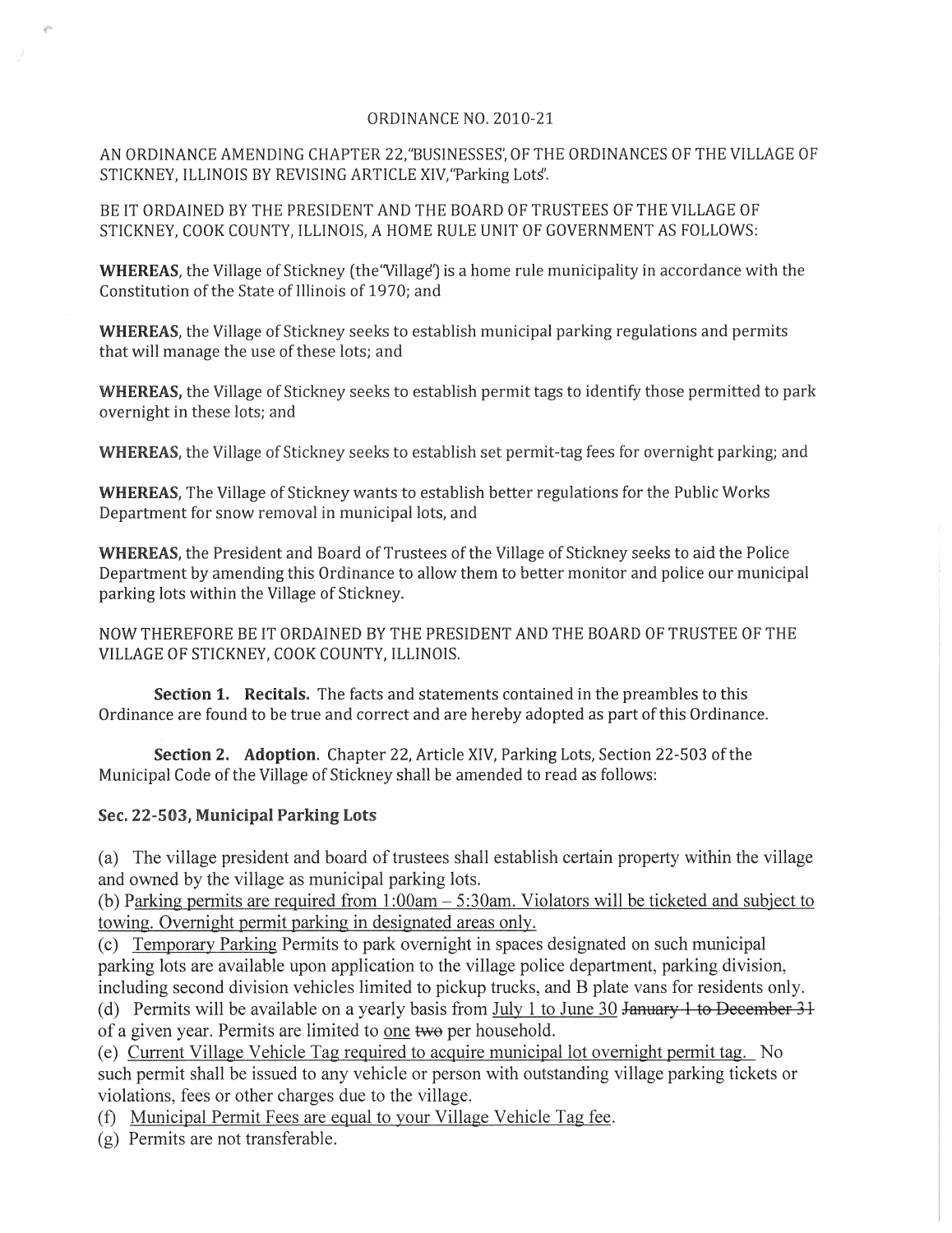(h) Permits are to be displayed in the rear window of the vehicle in the upper right hand corner. front window next to your village vehicle tag.

(i) Special hardship permits available on a case by case basis at the Village Hall.

G) Vehicles are required to move out of the lot to allow for snow cleaning. Vehicles not moved are subjected to ticketing and being towed, if deemed necessary by the Police Chief and/or the Public Works Supervisor.

(k) Vehicles not moved for a period of 48 hours shall be considered parked illegally and subject to removal. and other remedies, as provided in section 14 141, removal of illegally parked vehicles.

Section 3. Home Rule. This ordinance is enacted under the Home Rule powers of the Village as set forth in the Constitution and laws of the State of Illinois.

Section 4. Effective Date. This Ordinance shall be in full force and effect after its passage, approval and publication in the manner provided by law.

Section 5. Conflicts. This Ordinance supersedes all ordinances or parts of ordinances directly conflicting with the terms and provisions contained herein, but only to the extent of such conflict.

Section 6. Severability. If any section, subsection, sentence, clause, phrase or portion of this Ordinance is for any reason held invalid or unconstitutional by any court of competent jurisdiction, such portion shall be deemed a separate, distinct, and independent provision and such holding shall not affect the validity of the remaining portions hereof.

Section 7. Certification and Publication. The Village Clerk of the Village of Stickney shall certify to the adoption of this Ordinance and cause the same to be published in pamphlet form.